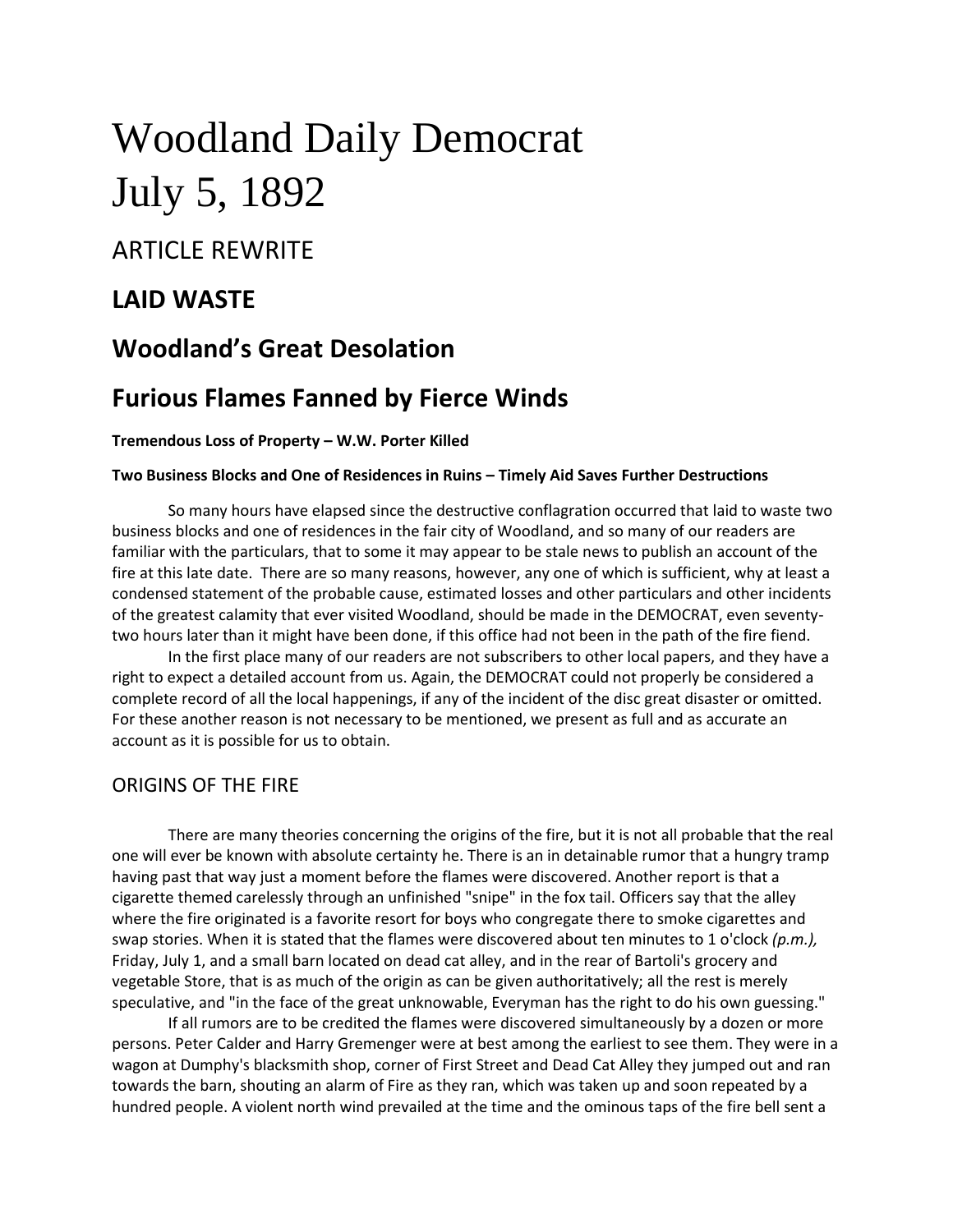thrill of terror to the hearts of all who heard them. A dense volume of smoke rising at the rear of Bartoli's grocery store made it an easy matter to locate the fire. At this point we desire to correct a statement that is calculated to injure the reputation of Engineer Wiseman. He states most positively that the fire in the engine was burning before the bell tapped, and his statement is confirmed by number who were present. The report that there was no fire in the engine when the bell tapped, is there for erroneous.

## THE DEPARTMENT RESPONDED PROMPTLY

The fire department responded promptly. The engine was planted on the capital Hotel corner and two lines of hose run down the alley, but one of them was immediately brought back and run down main street. There was some delay in getting a stream of water, but there is a great diversity of opinion concerning the time the last after the engine was on the ground before the water was playing on the blaze. Some assert positively that it was fully 20 minutes. Others are equally as emphatic that it was not over 10 minutes. At such time a minute seems like a long time, and it is probable that 10 minutes is near the correct time. About eight minutes is necessary to get steam besides many of the firemen had to run a considerable distance before reaching the theme of the disaster. As soon as the hose was laid, the hydrant pressure was turned on, but there was not sufficient hose to do effective work.

## A SMALL BEGINNING

Several parties who saw the blaze and its incipiency say that a sufficient amount of water could have been conveyed by a garden hose to have extinguished it at first. The barn was filled with hay, as dry as a tinderbox, and the north wind fanned flames into such a fury that they soon enveloped the entire barn, and all efforts to save the poor horse confined in it were futile. The firemen located themselves between the barn and the Jackson Building, but the flames spread rapidly and were soon driven out by the intensity of the heat. An attack was then made with the line of hose running down Main Street and over the Michael Building, but that proved ineffective, and the firemen were driven back into Main Street. They covered themselves with wet blankets and played a stream of water on the Jackson Building and the opera block for several minutes, but the flames gained so steadily and surely that they abandon all hope of saving these buildings and directed their efforts towards saving the Dietz and Beamer blocks.

## FIGHTING FROM THE REAR

In the meantime, Otto Hornlein and the man in charge of the line of hose down the alley, were fighting valiantly but against great odds. The flames soon spread to the outbuildings, ran down the plank walk that led to the Jackson Building, exploded several cans of gasoline and coal oil, stored in the drugstore and Bertolli's Market, and from thence, the lightning rapidity they spread to Duncan's Shoe Store, Forrester and Hodge's grocery store, and W. J. Pryor's candy store in the opera restaurant. Slowly and surely they backed up towards the west, devouring in their tracks Bertolli's grocery store and Lasky's saloon.

## LASKY'S SALOON BLOWN UP

Two cans of powder were thrown into Lasky's Saloon, and the flames were checked so the Michael's Store was saved, but not until the roof was partially burned, and the goods deluged with water. On the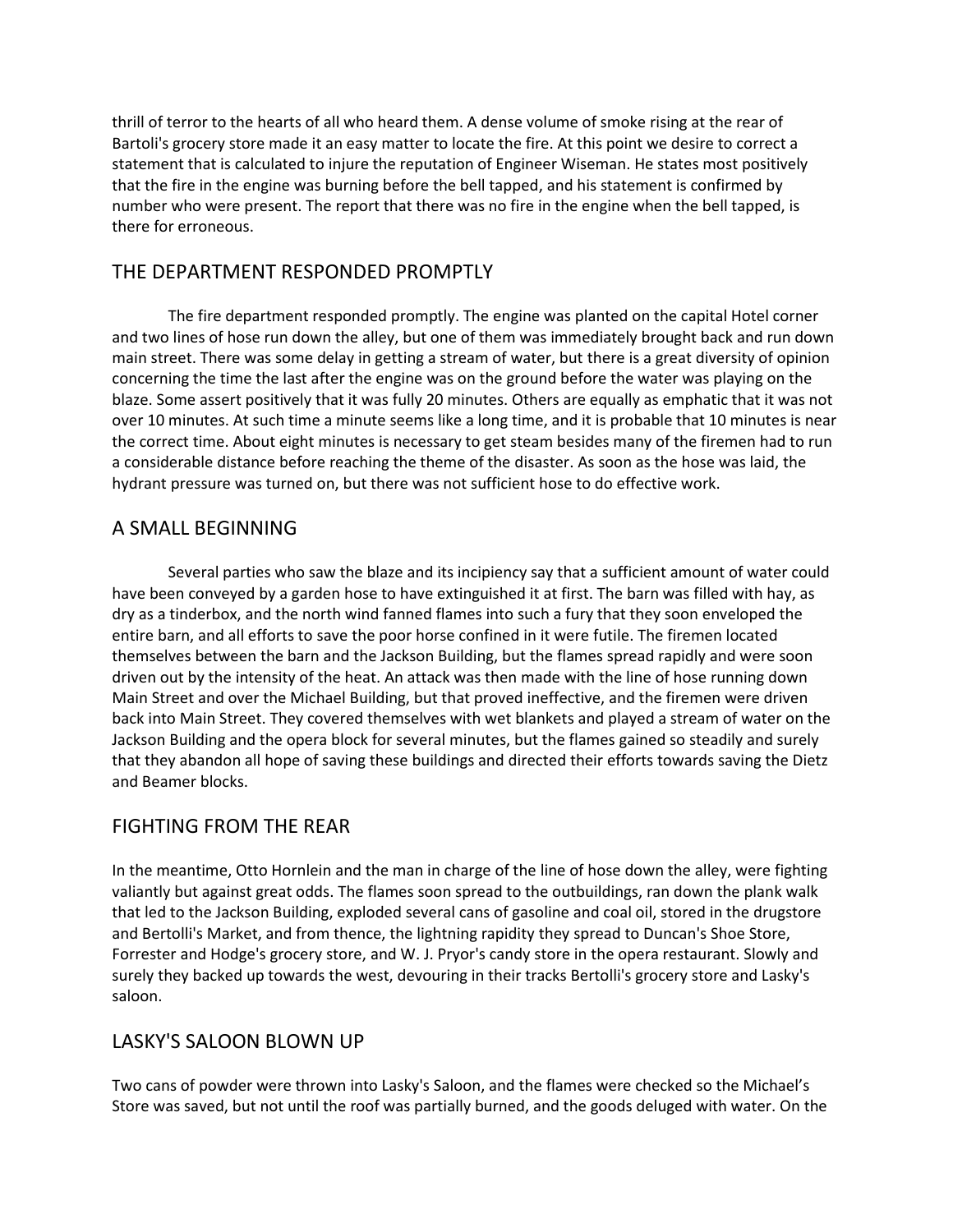east, the fierce wind drove the flames into the opera house windows, and the scenery on the stage with soon ablaze and the roof a mass of flames.

## HOW W.W. PORTER WAS KILLED

It was at this time that the terrible catastrophe occurred which resulted in the death of W. W. Porter. The firemen abandon all hope of saving the opera house and we're trying to remove the hose to such a position as to fight the fire in E. E. Glendenning's residence, adjoining to the north. Mr. Porter had just warned Mr. Glendenning that his house was an eminent peril. He called to the firemen to aid him in rescuing the hose by running it around Glendenning's house. John Mull, who stood on the opposite corner, thought he detected a motion in the opera house wall and he shouted an alarm but too late. Elias Snavely, Art Sovereign, Otto Hornlein and Charles Johnson also tried to dissuade their daring companion from attempting to remove the hose, but fearing that it would be destroyed and the water supply cut off, he insisted and they, inspired by his courage, followed close at his heels. He was in the act of taking hold of the hose when a section of the north wall of the opera house toppled and fell. Several of the parties were struck by flying fragments but escaped with slight injuries two bricks struck Mr. Porter square on the fore head splitting it wide open and killing him almost instantly. He was partially covered by the ruins and when extricated it was discovered that one leg and one arm were also broken.

## COOL HEADS ADVERT A PANIC

This frightful accident came near creating a panic, but order was quickly were restored and the work went bravely on. Two sections of the hose were burned but they were removed, and re-coupling affected, and a stream of water was turned onto the rear of the Exchange Hotel and the Porter and Hawkin's building, thus saving the Minis property, also the property of the block east of the Exchange Hotel. The hook and ladder boys removed all the wooden awnings in front of the stores, and greatly facilitated the work of saving such property as escaped in the block.

## RESIDENCES DESTROYED

While flames were raging fiercest on the Opera House, the high wind carried burning faggots a distance of six or seven blocks. George Loring's barn on Cross Street, near the railroad, was the first to burn. The next building off Main Street to become ignited was R. Clarks barn on third Street. R. F. Hester's house and barn was the next to be destroyed. The flames spread to John Muller's residence, and from thence to C. A. Browns, Spurgeon's barn, A. Hounselman's dwelling, J. Fuch's residence and C. L. Robinson's dwelling we're also destroyed. In all, 10 barns and eight dwellings were burned in the district bounded by Second and Third Streets and Oak and Lincoln Avenue. But little of the content of the houses was saved. Furniture, bedding, etc., where carried into the streets, but it in nearly every instance the household effects that attempted to be saved were consumed. Many residences in other blocks were on fire several times but were saved by the vigilance of those who were guarding them. The entire burned district of residences might have been saved if proper precautions have been taken earlier.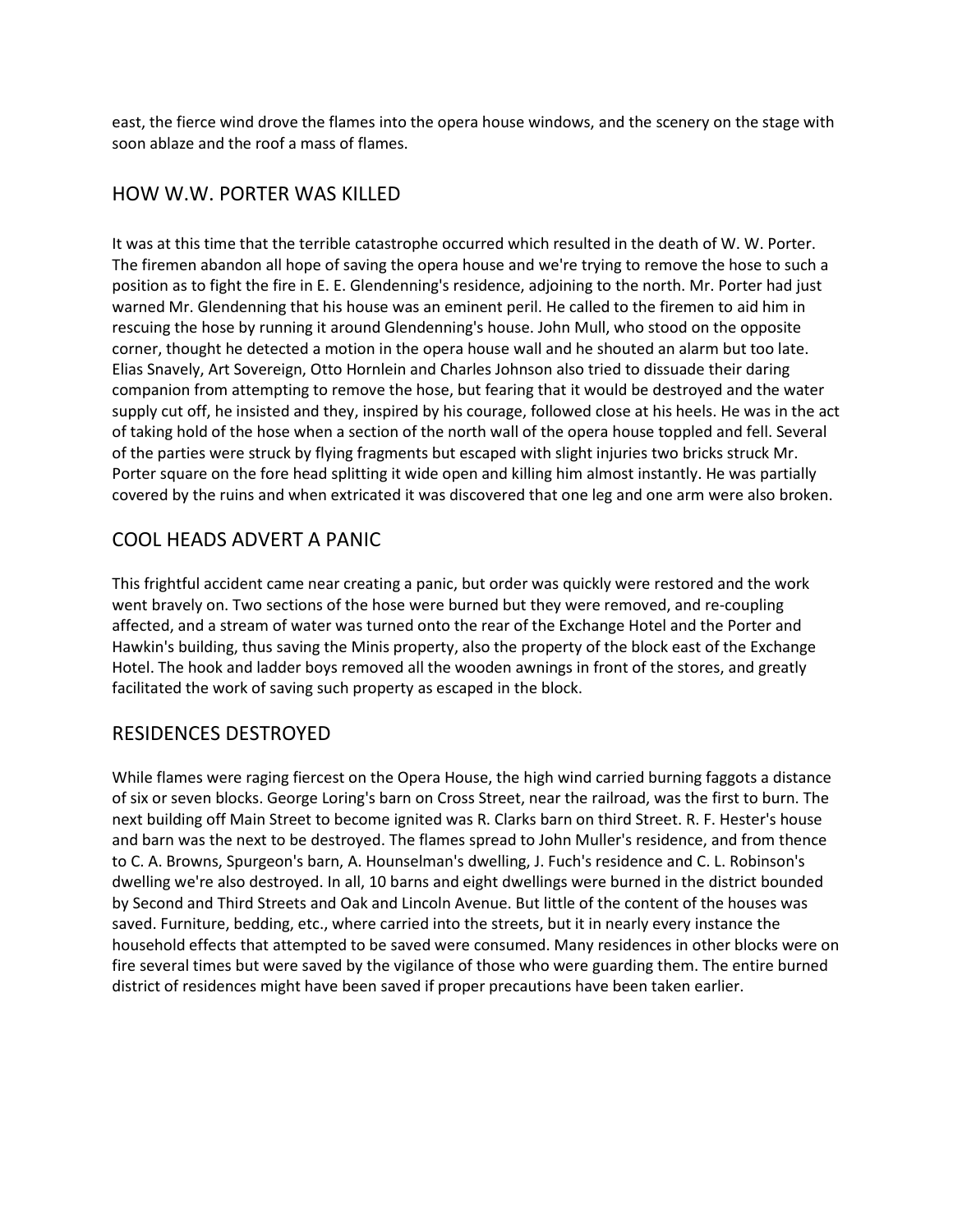## RELIEF FROM SACRAMENTO

Recognizing that the situation was exceedingly desperate, Chief Prindle, Mayor Rose and M. Diggs sent telegrams to Sacramento asking for aid, a few minutes after an alarm was sounded. The following is the Bee's account of what followed:

"The fire department lost no time in answering the appeal for help. Engine No. 3 at 19th and L Streets station, was ordered\*\*\*\* The Fire Commission waited upon Division Superintendent Wright and readily received aid from that official, in the shape of a special locomotive, flat car and caboose. The fire engine and hose cart were rapidly driven to the freight sheds, where they were placed on the waiting flat car, the horses being returned to the stable. Assistant Chief Montgaillard and Foreman J. W. Guthrie and Engineer Forbes, of No.2, accompanied by several members of the department, the Bee reporter and about 20 others boarded the caboose. Engineer Fred Stevens took charge of the locomotive, and in a short time the relief train was speeding like the wind towards the afflicted town. Not a stop was made from Sacramento to Woodland. At Davisville there was a slight slowing up to enable the train to take the Woodland switch but all the rest of the trip was an exciting race. Section hands rested on their shovels to watch the flying train as it passed and then rolled away into perspective, leaving behind a cloud of dust and loose grass that had been sucked up by the air cutting train.

It was not long before Woodland was sighted. An ominous cloud of black smoke rose from the center of the town and the passengers knew that the fire was still burning. Engineer Stevens turned on the whistle, and this real blast announced to the people of Woodland that relief was near at hand. While the train was yet dashing ahead at full speed, steam was started in the fire engine and when the depot was reached smoke was curling heavenly from the stack.

A cheer went up from the citizens assembled at the depot and then a splendid sorrel team was driven up on the platform. The engine was quickly landed, the horses attached, and in less time than it takes to tell it, the fire engine was dashing up Main Street towards the burning buildings, followed by the hose cart and Sacramento firemen.

The appearance of the relief party had a magical effect on the Woodland laddies, who had worked until almost exhausted and we're disheartened at their helplessness to combat the flames. Woodland's single engine puffed and shook and panted, with the fire across the street to the Beamer block and threatening to lay it to ruin as complete as those of the block occupied by the opera house which was first attacked.

Directly the Sacramento engine was pumping, and the hose was brought into the Beamer block. Montgaillard and Guthrie are old hand at the business, and they gave orders that meant something. The Woodland boys rallied to the new leaders and worked manfully. From the moment the relief party started to work, matters began to look better for the town."

#### BEGINNING OF THE END

When the relief party arrived from Sacramento, the Woodland boys were fighting the fire in the Beamer and Dietz blocks. Some delay was occasioned by incorrect information furnished to Chief Prindle in relation to a fire in the Armstrong and Alge block. He sent the Sacramento engine to the corner of First Street and Lincoln Avenue, but the alarm proved to be false and the engine was recalled and set at the corner of Fourth and Main. Chief Prindle directed Montgaillard and Guthrie to fight the fire in their own way, and the Woodland boys directed their whole attention to the Dietz Block, and by half past 4 o'clock the long fight was over and the firemen rested from their labors.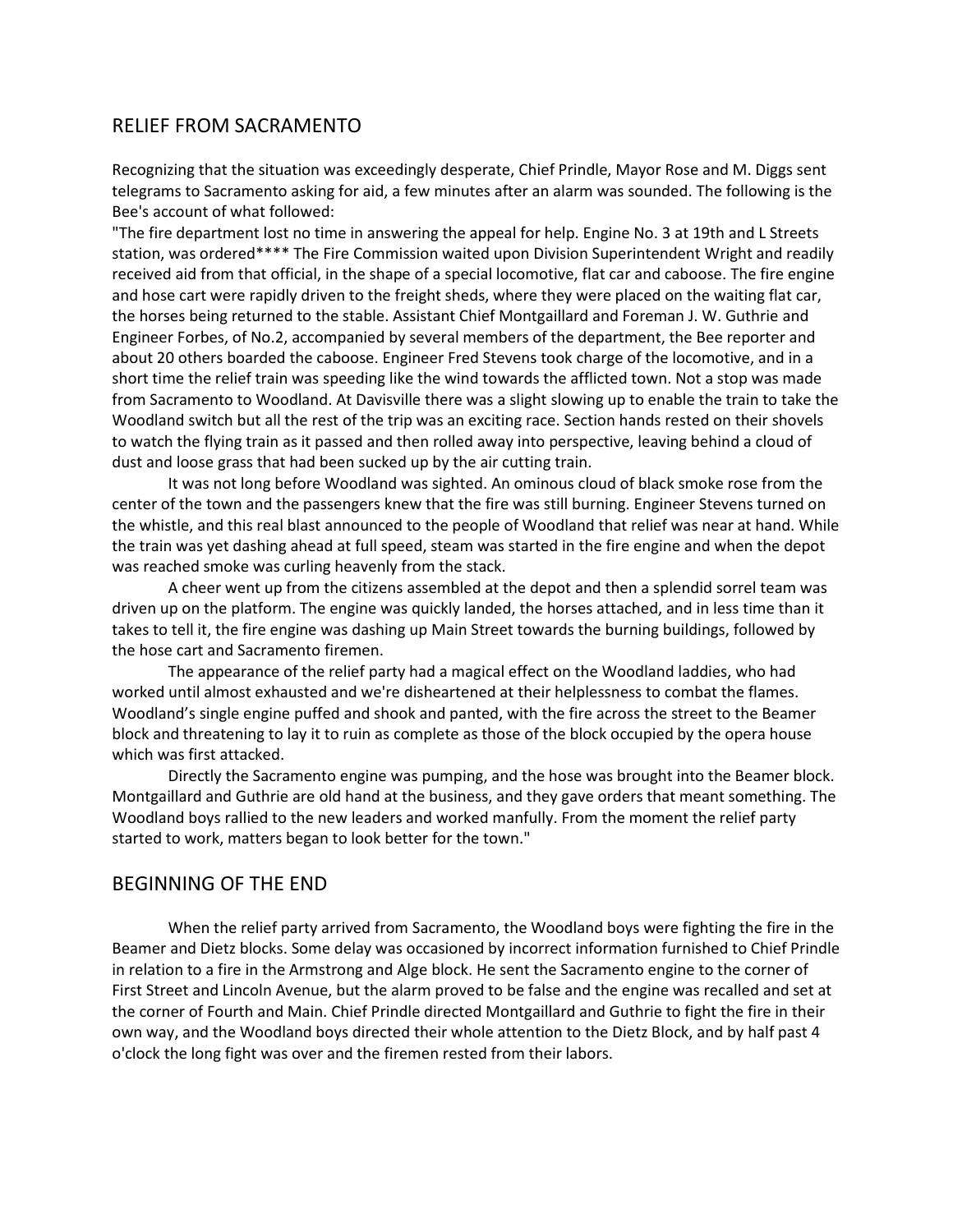## THEY DESERVE SPECIAL MENTION

Special mention of the many heroic and daring deeds of the brave fire laddies, in their efforts to check the raging flames and save property, would fill many editions of the Democrat. Firemen of longer experience might have accomplished more, but certainly it was not possible for anybody to have worked with the more persistence and determination, and to have given more unmistakable evidence of heroism than was manifested by the brave volunteer fireman of Woodland. In many instances the limits of human endurance was reached. Men fell at the post of duty from sheer exhaustion, were carried away as helpless babes, and resuscitated after patient care and nursing. Others stood up on the tops of buildings fighting the furious flames with the desperation born of despair and only retreated from their perilous positions once all hope had fled from the human breast.

## THE HEAT WAS INTENSE

A gallant crew of men stood fearlessly by the engine when the air was filled with dust and smoke, the lurid flames were rolling heavenward with the fierce and cracking noise that sounded like a mighty roar, and the heat was almost intense enough to singe the beard and shriveled the flesh on their bodies. Still others never faltered before the rapid march of the devouring flames, until driven back by crumbling walls and falling ruins.

## IN THE JAWS OF DEATH

Half a dozen men held the nozzle while the water played upon the Beamer building. The Opera House was a mass of seething flames, and over and over as sections of the walls fell in with a noise that was deafening and sent of a shower of sparks and burning cinders that in many instances ignited the clothing of the fireman. The greedy flames were licking up everything combustible about the Exchange Hotel, and when the oil and another explosives were reached, the terrific north wind swept a dense and stifling volume of black smoke across the street, fierce tongues of fire in spiral form, shattered the heavy plate glass in the Democrat office, and a breath of death dealing heat that was felt for blocks away, swept down Second Street, but the brave boy's falter not. Not a murmur escaped their lips, save the course cry for water, water, water. Their forms were surrounded with blankets snatched from the heaps of bedding that was piled in the streets, and they were kept soaked with the water by the bucket brigade during the 20 minutes that seems like so many hours.

## THE TURNING POINT

It was the turning point of the great fire. The walls of the Exchange Hotel began to crumble and fall, the fury of the heat began to abate and then came the welcome news that the relief party from Sacramento had arrived. The Sacramento fireman arrived in the nick of time. They were fresh and eager for the fray. They were given the post of honor as well those of danger, and in less than an hour the fire was under control. All honor to them, for their timely arrival no doubt saved the Beamer and Dietz blocks, and a greater part of the city of Woodland. But in our gratitude to our deliverers, we must not forget that but for the courage, the devotion and endurance of the volunteer fireman of Woodland, most of the business portion of the city would have been in ashes before relief arrived.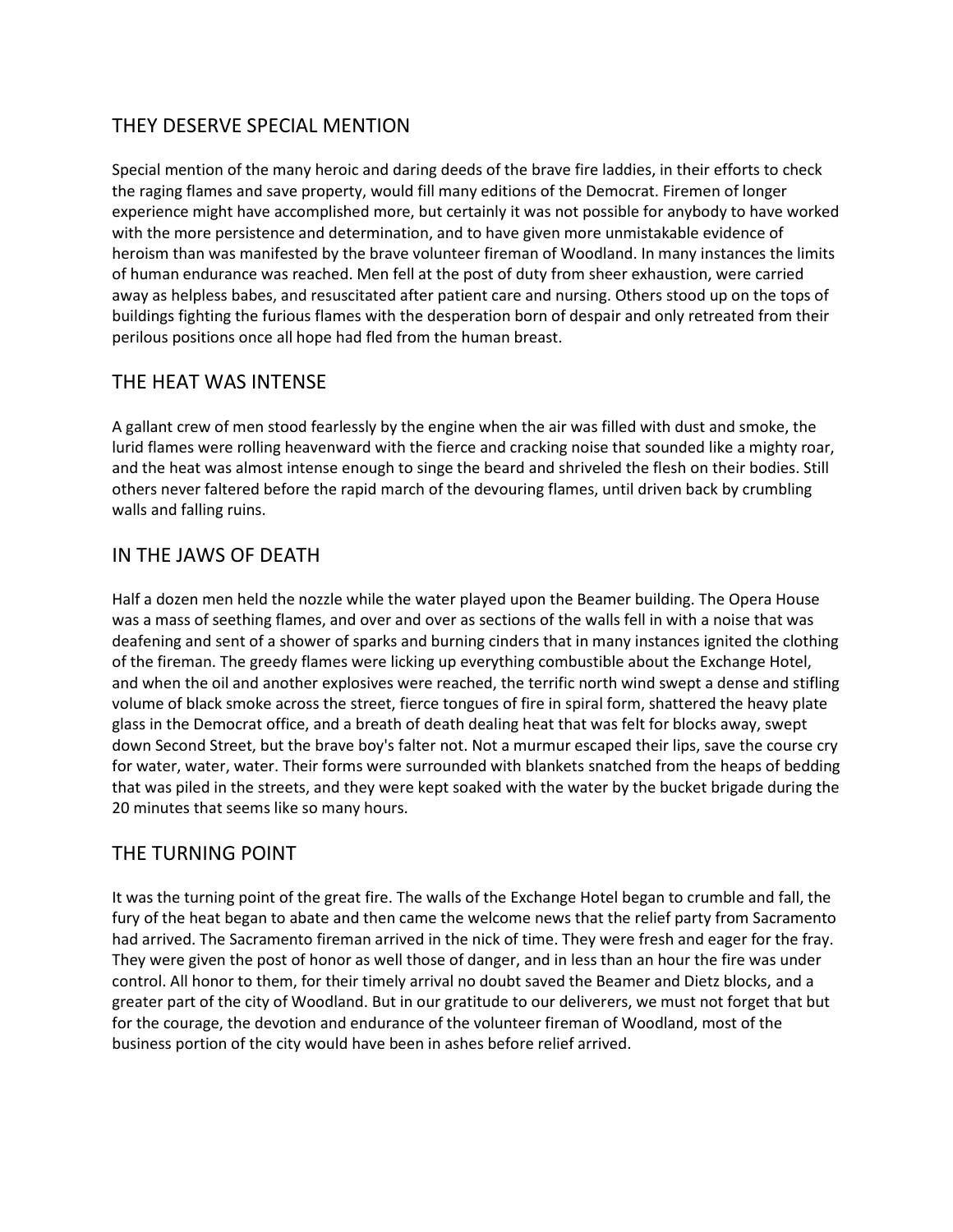#### SACRAMENTO FIREMEN ENTERTAINED

As soon as all danger was past, the Sacramento firemen were invited to the Byrn's hotel, where they were given a splendid lunch. Toast responded to by Chief Prindle, Colonel Guthrie and others. When the special train started on the return trip to Sacramento, the Sacramento firemen were lustily cheered, and the Woodland people made many demonstrations calculated to impress Montgaillard and his gallant men with a hearty appreciation for their services.

#### OVERCOME BY THE HEAT

While the Democrat force was making strenuous effort to save something from the wreck, a man staggered in at the rear door and fell heavily on the floor. His face was black with soot and dirt, he was breathing heavily and foaming at the mouth, and if instant relief had not been afforded, another death would have to be recorded. It was George Tobias. After he had been partially resuscitated, strong arms bore him to a place of safety, but many hours elapse before he was pronounced out of danger.

While a crowd of men was loading the Sacramento fire engine on the cars, someone accidentally struck Jeff Boggs in the four head with a hammer. He was partially disabled for a few minutes, But soon recovered and never left his post of duty until all danger was passed.

A Mr. Lee, who is a member of the Salvation Army and who is subject to epileptic fits, exerted himself until attacked by his old complaint and he passed the remainder of the afternoon beneath the shade trees in the courtyard.

Joe Wagner, a Democrat compositor became overheated and was attacked by cramps, which disabled him for several hours. The result might have been fatal but for the timely aid rendered by Chief Prindle and Geo W. Lyford.

#### THEIVES AT WORK

In less than two hours after the conflagration started, the city was overrun with thieves. Some very bad characters came over from Sacramento on the special train, but the Sacramento authorities apprised the Woodland officers of their coming, and they scarcely had an opportunity to exercise their peculiar talents before they were in profound meditation behind the bars. A great many petty thefts were reported from all parts of the city. A great many valuable books disappeared as if by magic, and many poor people who can ill afford such a loss at this time, were removed of their clothing. A young man, formerly of Dixon and of respectable parentage, attempted to make away with a couple of overcoats, but the Democrat compositor who witnessed the theft informed an officer, and after a lengthy chase he was captured and lodged in jail. He was intoxicated, and there is a suspicion that he committed the theft for the express purpose of being locked up.

While Robert Warren was moving his household goods from his dwelling near the Y. M. C. A building, someone appropriated a suit of clothing that cost \$45.

Jay. W. Hopkins who lives in the Y.M.C. A. building lost some clothing after it had been removed to the street. A bureau, which was also moved to the street, contained \$23 in silver and in the excitement the money was forgotten. The bureau was taken back to the house, the money was gone.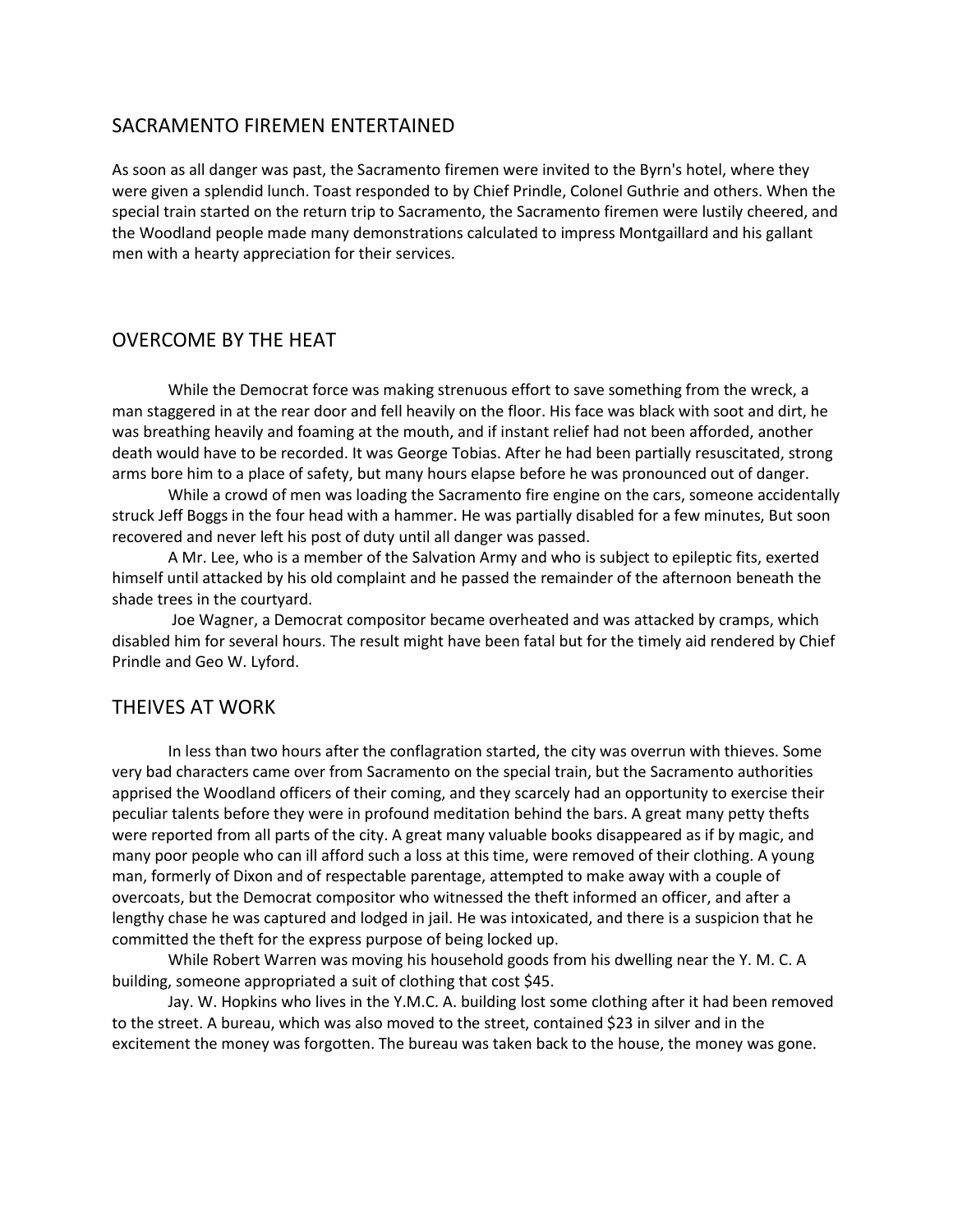## THE LOSSES

Until the representatives of the various insurance companies complete their adjustment, it will not be possible to give with absolute accuracy a list of the losses. The following is compiled from certain adjustments as are already completed and conservative estimates. -E.R. Bash, lost \$25,000, uninsured a large amount of valuable data, consisting of 100 maps of county surveys and abstracts and private papers belonging to Mr. Bash were are destroyed and cannot be replaced. The Durtee abstract system which was kept in a large safe escape an injured. -Dr. Geo H. Jackson loss on building \$16,000 insurance \$6000. Dr. Jackson's medical instruments and library valued at \$3000 were also burned. They were uninsured. -Ross and Macfarlane, Library, surgical instruments, etc., lost \$3000 uninsured. -Dr. P.M. Gray, Medical library, instruments, other furniture, etc., lost \$22,00 uninsured. -James R. Shelton, stock of drugs, total loss, insurance \$5000. -Dr. H.D. Lawhead, Library, instruments, etc., lost \$4500, insurance \$500. -S.L. Rudolph, liquor, cigars, furniture, etc., lost \$3000, insurance \$4000. -J.P. Ryan, jewelry, lost \$500, covered by insurance. -Eugene Adams, law library, lost \$750, insurance \$350. -Pythian Lodge, No. 43, K. of P., paraphernalia, lost \$4,500, insured for \$250. -J.F. Duncan, shoe store, lost \$13,000 insurance \$8000. -M. Lasky, liquors and cigars, loss \$1200, insurance \$600. -A.A.Powers, household effects, \$800, no insurance. -James Lawson, loss \$600, insurance \$200. -P.C.L.A., books, loss \$200, covered by insurance. -A.M. Easton, groceries, loss \$300, covered by insurance -Adams & Head, law library, loss \$200, uninsured. -John Zvirkovich, restaurant, loss \$1200, insurance \$300. -Woodland Commandery No. 21, Knights Templars, paraphernalia, loss \$2250, uninsured -G.A.R. and W.R.C., paraphernalia, loss \$500, uninsured. -E.I. Lason, groceries, Loss \$100, covered by insurance. -George Weider, cigars and tobacco, loss \$200, insured. -David Barnes, Exchange Hotel, Loss \$30,000, insurance \$10,000. -A. Pinto, groceries, loss \$300, insured. -Freiberger & Solomon, liquors and cigars, loss \$750, insured. -Wm. Williams, shoemaker, loss \$200, uninsured. -Woodland Chapter, O.E.S., No. 60, paraphernalia, loss \$1000, insurance \$350. -Woodland Lodge, No. 156, F.& A.M., paraphernalia, loss \$1000, uninsured. -Woodland Chapter, No. 251, R.&A.M., paraphernalia, loss \$500, uninsured. -Masonic Hall and contents, loss \$18,000, insurance \$9000. -E. Glendenning, household effects, \$600, insurance \$250. -A. Rehfeld, barber, loss \$150, uninsured. -DEMOCRAT office, type and other material, loss \$1000, covered by insurance. -J.C. Clements, damage while removing stock \$100, uninsured. -John Muller, loss on saloon \$1500, insurance \$600, residence \$2000, insurance \$800. -H.U. Prindle, fencing, loss \$25, uninsured. -C.A. Brown, residence and furniture loss \$2500, insurance \$1000; on dwlling occupied by George Ogden, \$1000, insurance \$600.

-D.N. Hershey, Opera Restaurant, loss \$8000, insurance \$4000.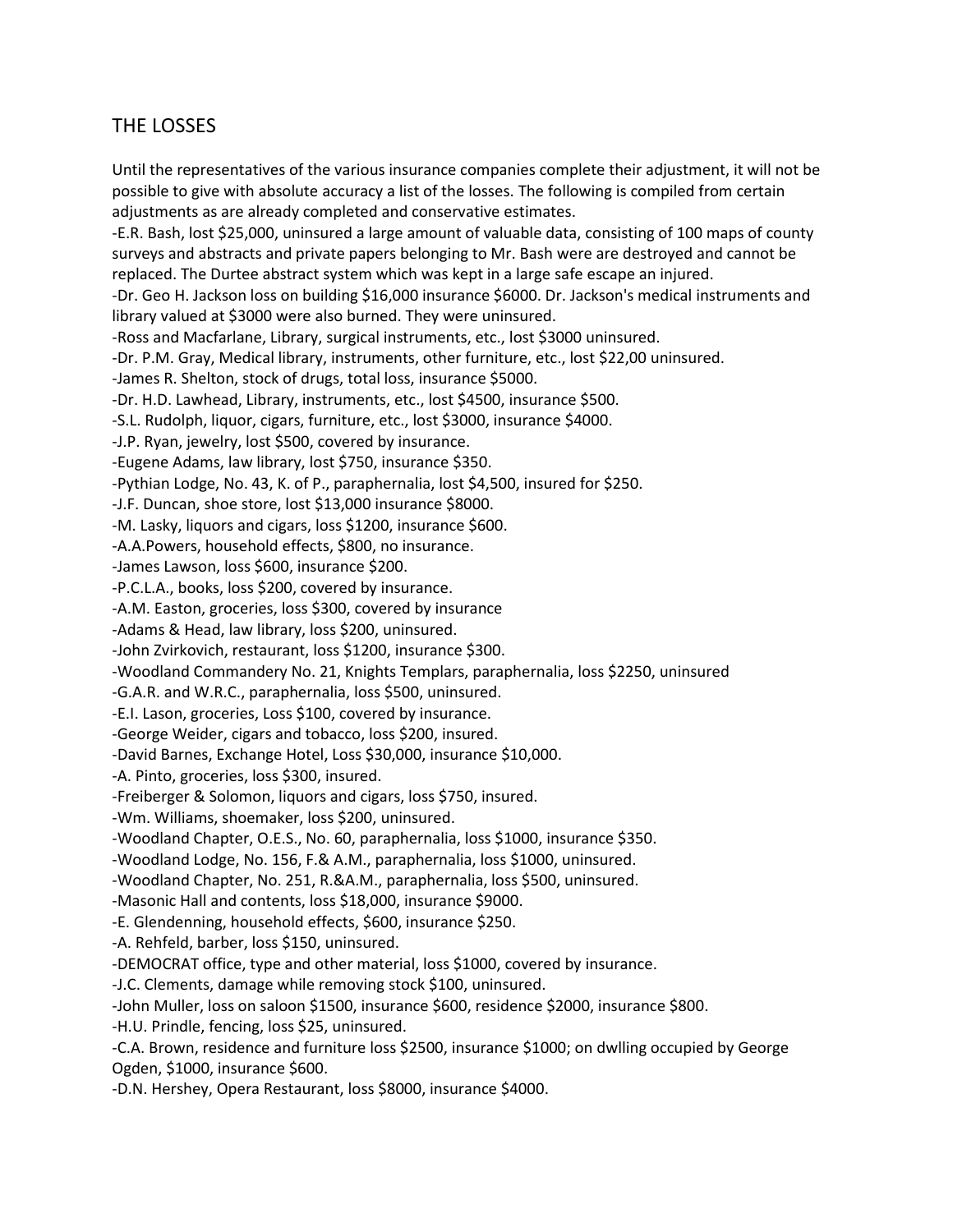-W.H. Troop, building, loss \$1000, fully insured. -Ben Baker, liquor and cigars, loss \$2000, insurance \$1000. -Porter & Hawkins, building, loss \$500, covered by insurance. -Opera House, loss \$28,000, insurance \$3,500. -Electric Light & Gas Co., lamps, wires, etc., loss \$500, no insurance. -R. F. Hester, loss on stock of groceries, \$2250, insurance \$1000; on residence \$2000, insurance \$1200; insurance on furniture \$500. -T.J. Hutchison, personal property, loss \$200, uninsured. -R. Clark, barn, loss \$1000, uninsured. -D. Kline, clothing, loss \$1500, insurance \$800 -T.A. Ley, photographer, loss \$100, covered by insurance. -Chalmers Bros., butchers, loss \$200, uninsured. -J.J. McIntyre, building, loss \$8000, insurance \$4000. -G.D. Fiske, damage to building, \$300, covered by insurance. -Jacob Fuchs, residence, loss \$2500, insurance \$1400 -W.J. Pryor, variety story, loss \$1800, insurance \$900; on household effects \$800, insurance \$350. -Mrs. J. H. Barrett, Mrs. Jo Murphy, Emil Dinzler, R.T. Milligan, R. W. Waterman and Josephe Malpiede, who roomed in the Opera block, suffered slight loss. -Mrs. R. L. Beamerm Building, loss \$3500, covered by insurance. -R.H. Beamer, building, loss \$100, covered by insurance. -D.N. Hershey, Glendenning residence, \$4500, insurance \$1000. -A. Hunselman, residence, loss \$1500, insurance \$900. -George Loring, barn, loss \$300, uninsured. -J.P. Welch, tools, loss \$100, uninsured. -J.A. Black, harness, loss \$150, fully insured. -A. Beck, tools, loss \$75, uninsured. -Opera House Association, loss on stock \$2500, insurance \$2000. -George Nelk, liquors and cigars, loss \$3000, uninsured. -Mrs. Davidson, residence, loss \$1000, covered by insurance. -C. W. Thomas, law library, loss \$150, fully insured. -Wesley, Wilson, household goods, \$1000, uninsured. -C.B. Bartoli, grocery store and veigtable market, loss \$2500, insurance \$1000. -Union Lee Co., fixtures and tools, loss \$100, no insurance. -Michael Bros. two buildings, loss \$3000, insurance \$1300. The underwriters are now appraising the stock of goods which is insured for \$16,000.

-C.L. Robinson, loss \$500, no insurance.

## TO BE REBUILT

From the many conflicting rumors afloat, we gather the information that in less than twelve months all the burnt district will be coved with buildings of a substantial character and that the new construction in most instances will be improvements upon those destroyed.

The lots on which the Exchange Hotel and Masonic Temple stood have been purchase by Dr. Jackson who has no yet matured his plans, but he will doubtless erect a larger and better hotel than the Exchange ever was. The price paid for the property is \$18,000.

Dr. Jacksons lost building will be preplaced with a brick structure, three stories in height, and the upper story will probably be used for a hall.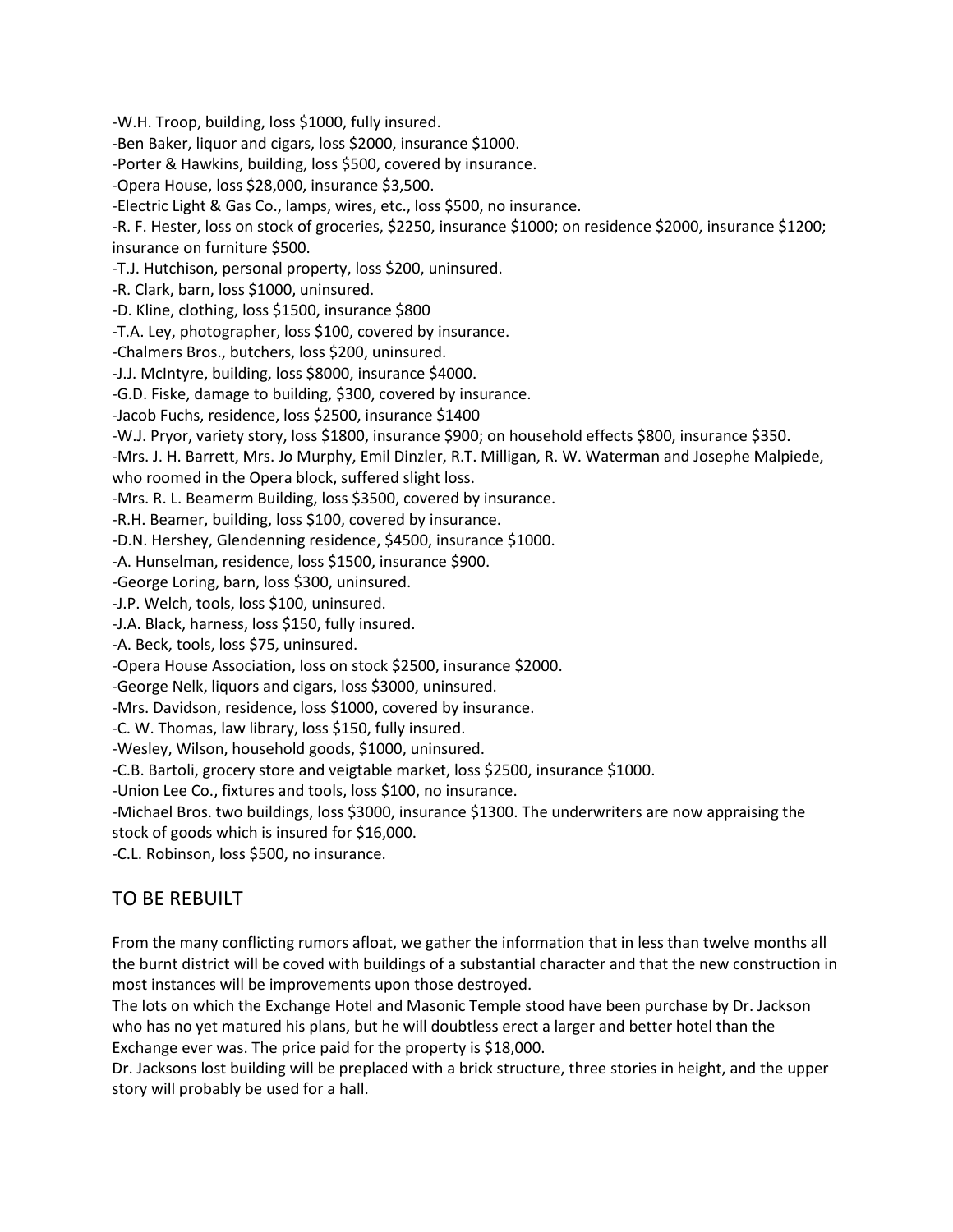The Michael property, occupied by Bartoli's Grocery Store and Lasky's Saloon will be replaced by a twostory brick building.

D.N. Hershey is not in the city, but there is no doubt that he will rebuild.

J.J. Mcinteyre, of Napa who owned one of the buildings in the opera block arrived on the early train. He has informed the DEMOCRAT representatives that he would rebuild.

A gentleman who is abundantly well to do so, remarked in the presence of a DEMOCRAT representative that if the people of Woodland would give him a bonus of \$5000, he would replace the Opera House with a structure that would cost \$25,000.

R.F. Hester will rebuild his residence as soon as he can straighten up his affairs.

C. A. Brown is cleaning off his lot, preparatory to beginning the erection of a new cottage residence. Joseph Caldwell and a force of carpenters began repairing the Beamer block this morning.

## WILL RESUME BUSINESS

The following is a partial list of those who will resume business. Our reporter was unable to find all of those whose places of business were destroyed.

J.F. Duncan expects to resume business about the  $1<sup>st</sup>$  of October.

Ross and McFarlane, physicians, and Adams and Head, attorneys, have already opened offices in Excelsior block.

Ben Baker expects to reopen his Saloon in the White building soon.

George Nelk will reopen his saloon in Commercial College building soon. The Balzari barber shop will also be established in the same building.

Bush and Mering, attorneys, have opened an office in the beamer block.

John Muller will reopen his saloon but has not yet secured a location.

## A RECOGNITION OF SERVICES

As a recognition of the heroic services of the volunteer firemen and in order to enable them to provide better facilities, C.W. Thomas is circulating a petition which is headed by R.H. Beamer with \$100. Many residents and property holders are responding generously, and the amount already subscribed is very creditable. Those who desire to contribute something to a worthy cause can do so by calling on Mr. Thomas.

## ALMOST ANOTHER BLAZE

About ten minutes past 1 o'clock this afternoon, the employees in Prior and Gibson's establishment discovered a blaze in the foxtail in the rear of their premises.

By prompt work it was extinguished. If the discovery had been delayed five minutes, Crutcher's barn, and perhaps the whole block, would have been destroyed. The fire seems to have originated from a cast-away cigarette. It is about time that the cigarette traffic should be suppressed.